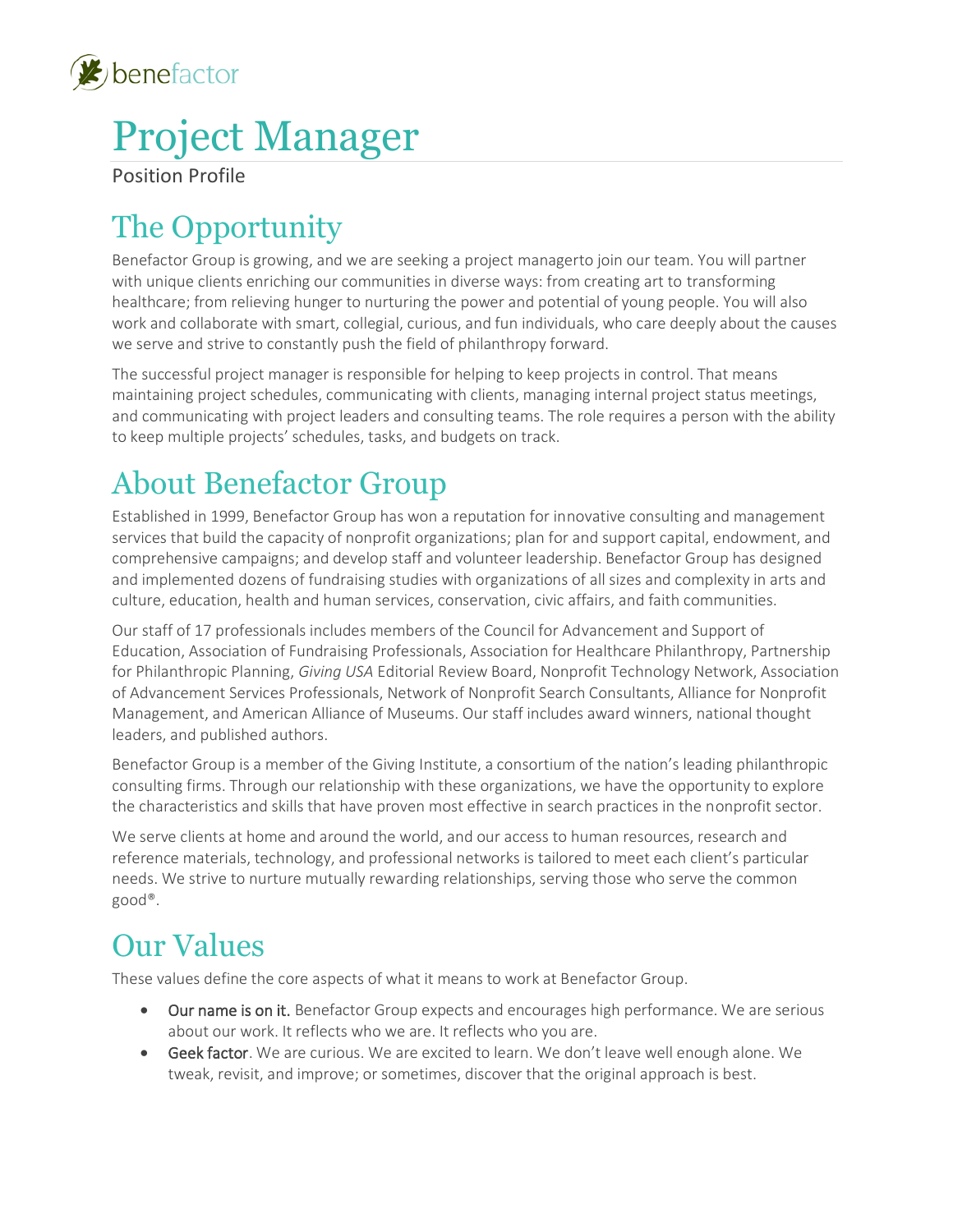- True to self. While our values unite us, we do not all fit the same mold—and we celebrate our diversity. An effective team includes analysts, creatives, idealists, pragmatists, extroverts, and introverts. People do their best work when they present their true selves.
- Abundance. We are confident that we and our clients can succeed. We build on what is strong appreciation, gratitude, positivity—because organizations change in the direction they inquire.

### The Position

#### Project Management and Support

Your primary role is to support and manage the implementation of client projects. This includes proactive support: paying attention to the scope, schedule, and project budget, alerting consultants of upcoming deadlines, drafting agendas, taking meeting notes, and related tasks; and reactive support: responding to consultants' requests to conduct research, compile data, or help with other tasks..

A key responsibility is to keep projects on time and on budget and to make sure the team knows when they are not. You will attend and/or lead internal and external project status meetings, update project schedules, and report on project status.

#### Professional Development

Project managers are the glue that holds projects together. As a PM, you will be expected and encouraged to maintain your project management expertise through self-directed and firm-supported professional development.

You will be exposed to clients' diverse needs including campaigns, annual fundraising, strategic planning, and search. Understanding the needs of our clients will make you a better PM. To that end, you will be invited to participate in internal professional development meetings and other learning opportunities.

#### Client Satisfaction

Gauging clients' satisfaction helps to ensure positive client experiences and makes us more effective by learning what works. As the primary point of contact for the client, you must be able to communicate clearly and concisely, verbally and in writing. You will prepare for, participate in, and follow up on client project status meetings in an efficient, prompt manner, so our clients feel their time is used well.

#### **Productivity**

We expect our projects managers to be 70% utilized—meaning they spend 28 hours each week on direct client service, in alignment with each project's estimated hours. The remaining time is spent improving skills, supporting business development and marketing, and completing administrative tasks.

# Qualifications

#### Required

- BA/BS in a relevant field, or equivalent knowledge and experience.
- Ability to work with the high-volume workload in a fast-paced, changing office environment, manage multiple projects simultaneously, and maintain confidential information.

#### Desired

- Knowledge of nonprofit marketplace
- Project management certification
- Experience with Salesforce